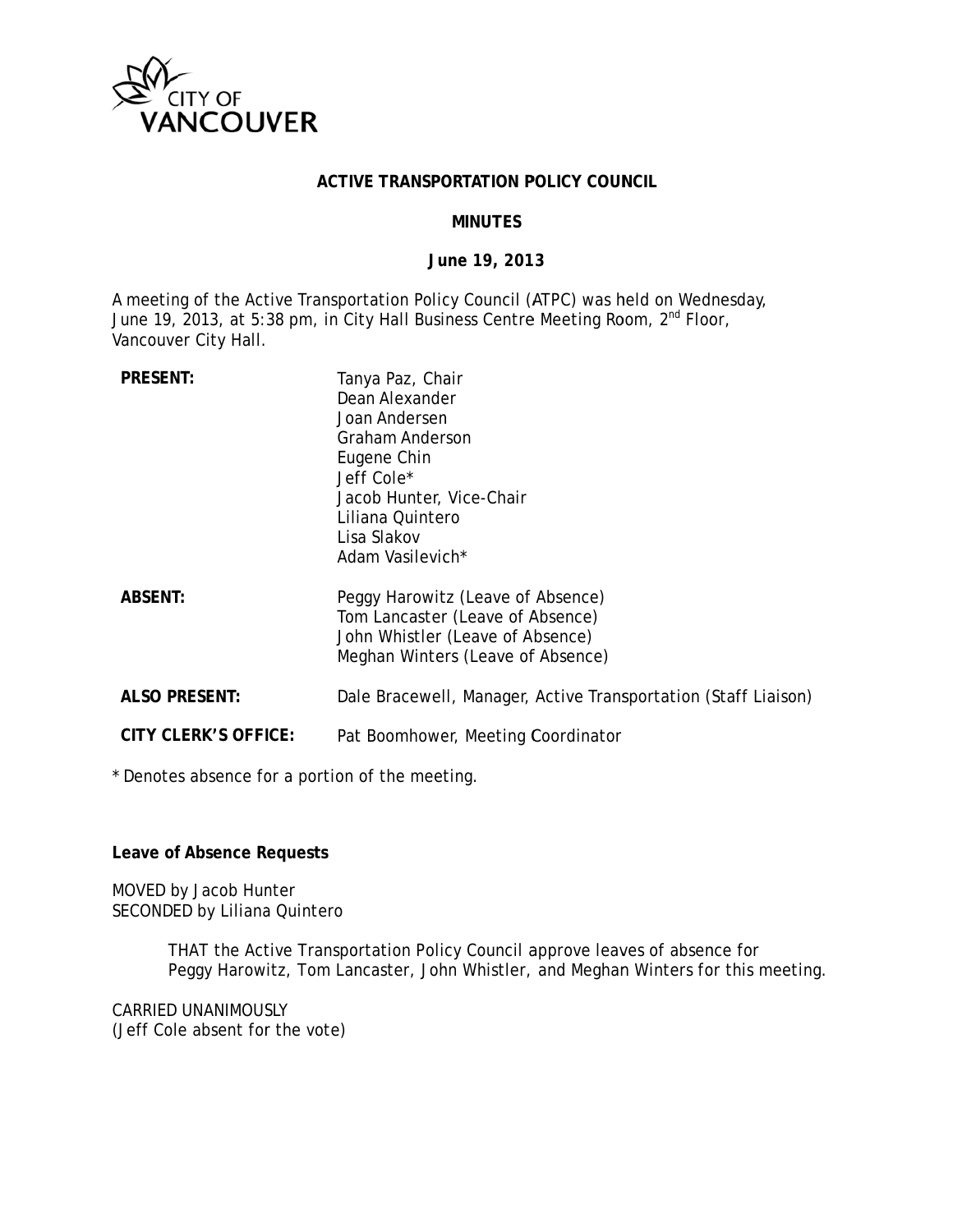## **Approval of Minutes**

MOVED by Jacob Hunter SECONDED by Joan Andersen

> THAT the Active Transportation Policy Council approve the minutes of April 17, 2013, meeting with the following amendment to Item 3 (page 2) to insert the words indicated in italics, to read:

"… responded to questions from Policy Council regarding parking issues for *pedestrians and* cyclists. Matters discussed included vehicle blocking *sidewalks*, bike lanes, and management of construction site detours."

CARRIED UNANIMOUSLY (Jeff Cole absent for the vote)

## **1. Public Bike Share**

Scott Edwards, Manager, Streets Activities Branch, provided an update on the City of Vancouver's Public Bike Share program, outlined the anticipated timeline for the report to Council and program launch, and responded to questions.

## **2. Transportation 2040 Walk and Bike Safety; and 2013 Active Transportation Corridors**

Dale Bracewell, Manager, Active Transportation, and the Chair reported on the presentation given to City Council on June 12, 2013. *(Material and video clips available at: (http://former.vancouver.ca/ctyclerk/cclerk/20130612/cfsc20130612ag.htm )* 

Mr. Bracewell also provided an update on recent transportation trends, designing for people of all ages and abilities (AAA), and responded to questions. Policy Council members commended staff for their presentation at City Council.

## **3. Projects Subcommittee Update**

## *(a) Point Grey-Cornwall Corridor*

The Policy Council reviewed the Subcommittee's recommendations, as well as project maps available at http://vancouver.ca/streets-transportation/point-grey-cornwall.aspx including:

- York Avenue between Stephens and Chestnut Streets regarding bikeway and street calming; and
- Cornwall Avenue between Trafalgar and Cypress Streets regarding sidewalk improvements and separated one-way bike lanes.

David Rawsthorne, Engineer, Active Transportation, along with Mr. Bracewell, responded to questions.

The Policy Council discussed the routes, pedestrian considerations, transit traffic, skateboarding access, and parking availability.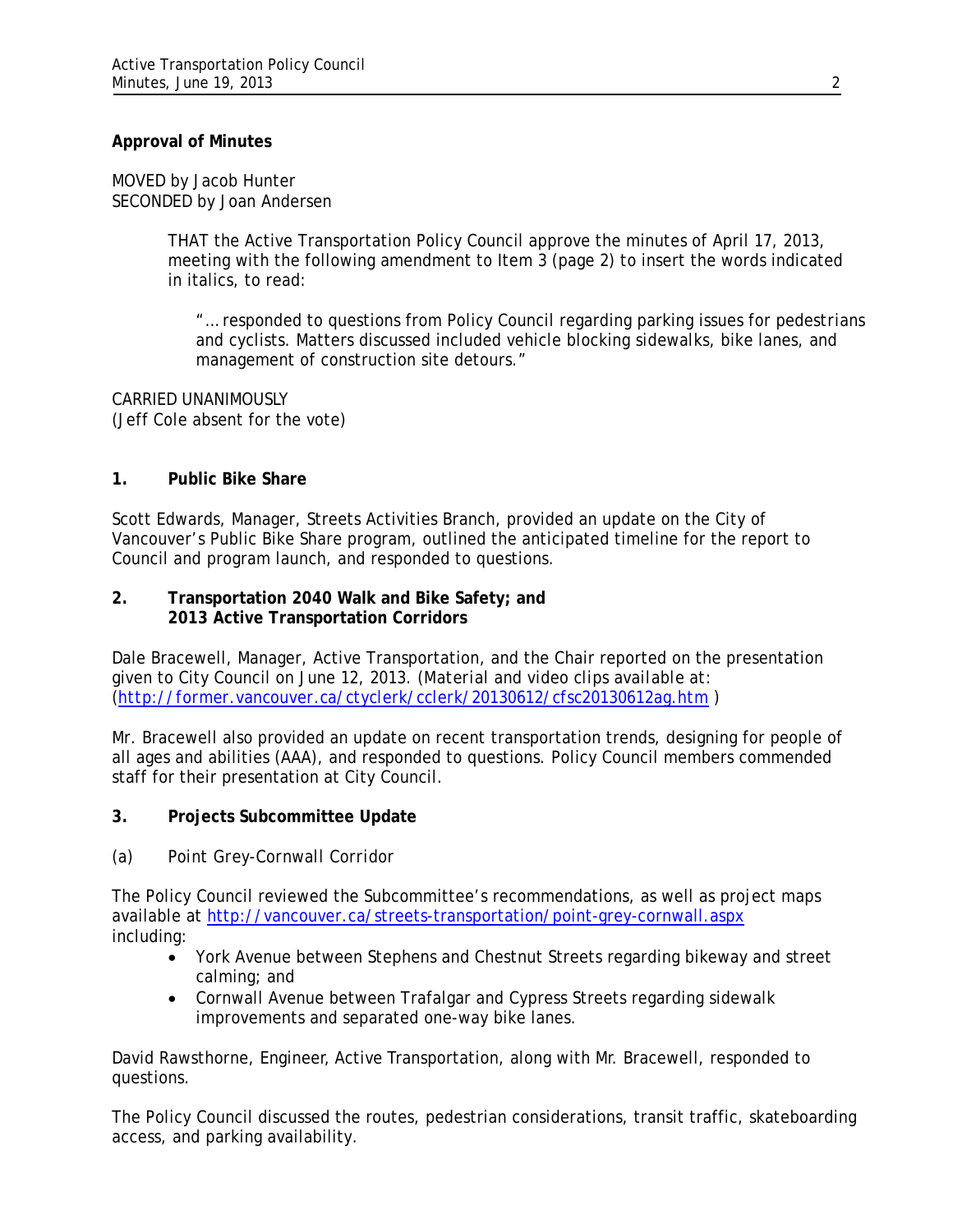#### MOVED by Graham Anderson SECONDED by Dean Alexander

## WHEREAS:

- 1. The Transportation 2040 Plan targets a significant increase in active transportation mode share and highlights the Point Grey-Cornwall corridor as a key potential route for a new All Ages and Abilities (AAA) cycling facility;
- 2. The Active Transportation Policy Council (ATPC) appreciates the leadership of City Council and the hard work of City staff in designing, consulting, and engaging on the Point Grey Road - Cornwall Avenue Corridor Active Transportation Project, and strongly supports the intent to create an All Ages and Abilities (AAA) facility along this route;

## THEREFORE BE IT RESOLVED THAT:

- A. The Active Transportation Policy Council strongly supports the proposed design outlined for sections 1, 3, and 5 of the Point Grey Road - Cornwall Avenue Corridor project as presented at the ATPC Project Committee meeting on June 5, 2013.
- B. For section 2 of the project, the Active Transportation Policy Council recommends option 2A, as this proposed design offers the most significantly improved pedestrian environment and a comfortable cycling facility.
- C. For section 4 of the project, the Active Transportation Policy Council believes that Cornwall Avenue would provide the most attractive route for cyclists as it offers a more direct, flatter route with access to destinations;

FURTHER THAT ATPC encourages the City to pursue an AAA cycling facility on this route as soon as it is feasible;

AND FURTHER THAT as an immediate solution, ATPC believes that the proposed York Avenue route design will provide an adequate facility and meets AAA standards.

#### amended

AMENDMENT MOVED by Adam Vasilevich SECONDED by Joan Andersen

THAT the motion be amended by adding:

- "Benefits to pedestrians helps the City of Vancouver meet its mode share target, supporting transit users would be supporting pedestrians" as the second WHEREAS, and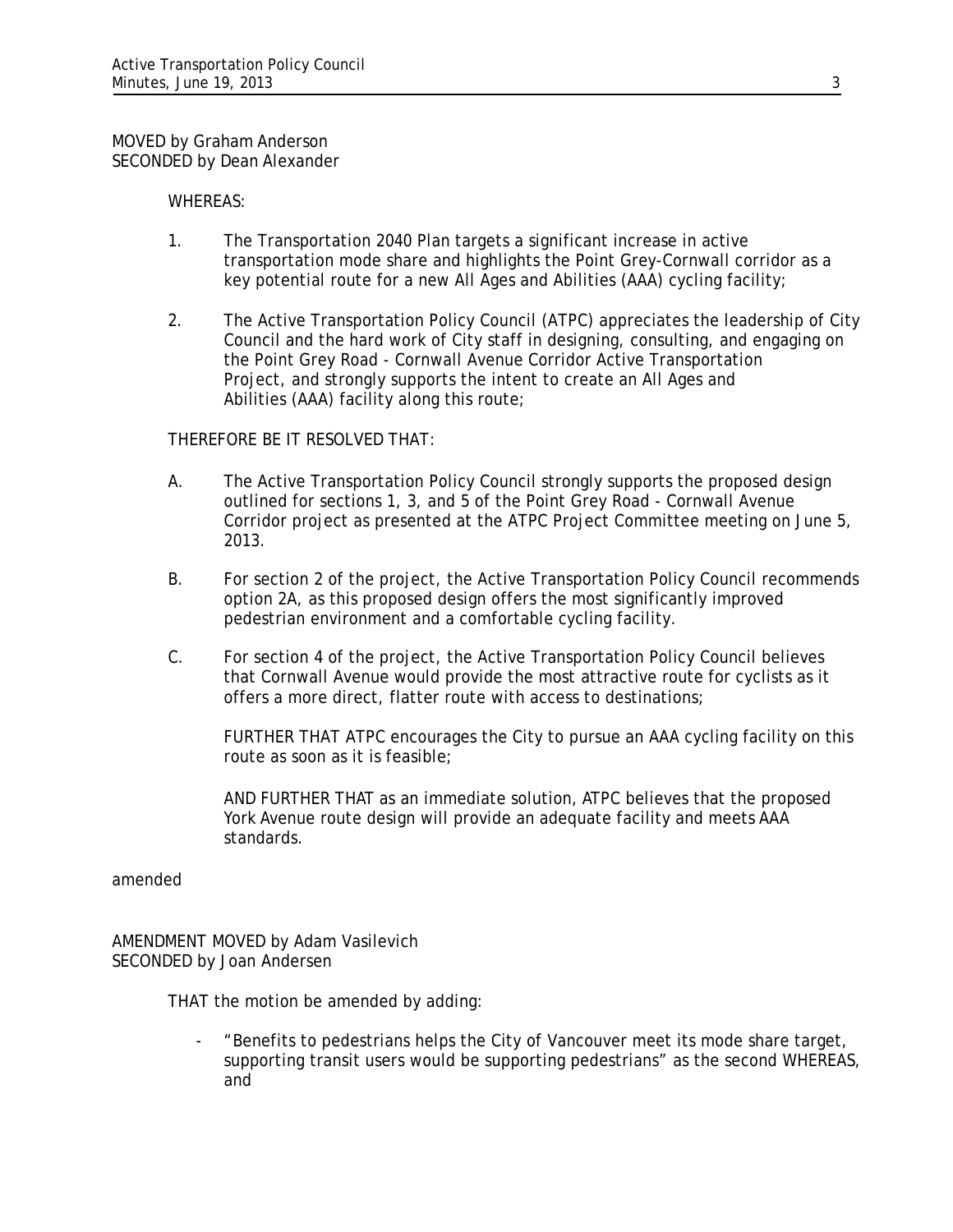- "Along Cornwall Avenue, west of Cypress Street, with a priority on the north side, staff immediately review pedestrian improvements that encourage more walking." to the RESOLVEDS.

## CARRIED UNANIMOUSLY

The amendment having carried, the motion as amended, was put and CARRIED UNANIMOUSLY.

#### FINAL MOTION AS ADOPTED

#### WHEREAS:

- 1. The Transportation 2040 Plan targets a significant increase in active transportation mode share and highlights the Point Grey-Cornwall corridor as a key potential route for a new All Ages and Abilities (AAA) cycling facility;
- 2. Benefits to pedestrians help the City of Vancouver meet its mode share target, supporting transit users would be supporting pedestrians; and
- 3. The Active Transportation Policy Council (ATPC) appreciates the leadership of City Council and the hard work of City staff in designing, consulting, and engaging on the Point Grey Road - Cornwall Avenue Corridor Active Transportation Project, and strongly supports the intent to create an All Ages and Abilities (AAA) facility along this route;

THEREFORE BE IT RESOLVED THAT:

- A. The Active Transportation Policy Council strongly supports the proposed design outlined for sections 1, 3, and 5 of the Point Grey Road - Cornwall Avenue Active Transportation Project (Project), as presented at the ATPC Project Subcommittee meeting on June 5, 2013.
- B. For section 2 of the Project, ATPC recommends option 2A, as this proposed design offers the most significantly improved pedestrian environment and a comfortable cycling facility.
- C. For section 4 of the Project, ATPC believes that Cornwall Avenue would provide the most attractive route for cyclists as it offers a more direct, flatter route with access to destinations;

FURTHER THAT ATPC encourages the City to pursue an AAA cycling facility on this route as soon as it is feasible;

AND FURTHER THAT as an immediate solution, ATPC believes that the proposed York Avenue route design will provide an adequate facility and meets AAA standards.

D. Along Cornwall Avenue, west of Cypress Street, with a priority on the north side, staff immediately review pedestrian improvements that encourage more walking.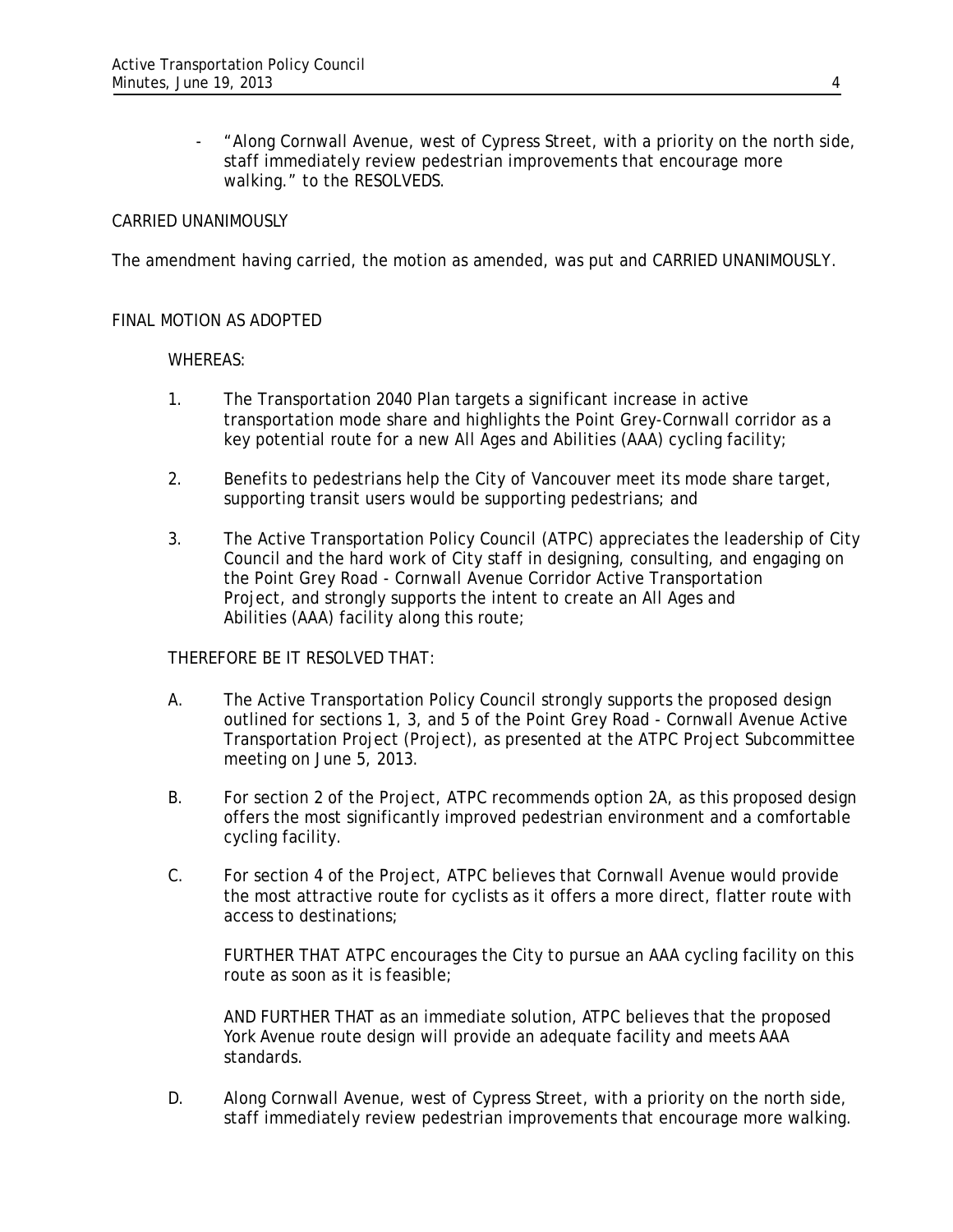## *(b) Adanac Bikeway – Union Street Review*

Mr. Bracewell, Staff Liaison, reported on aspects of Adanac Bikeway which had been approved by City Council and noted the exception was the diverter on the east side of Gore Street. Discussion followed regarding the diverter, park accessibility, and public consultation.

## MOVED by Graham Anderson SECONDED by Jacob Hunter

## WHEREAS:

- 1. Vancouver City Council has adopted the long-term goal of Zero Traffic Deaths in the City;
- 2. Vancouver City Council has set an ambitious target in its 2040 Transportation Plan of increasing the mode share of Active Transportation;
- 3. The City of Vancouver's Transportation 2040 Plan continues the transport hierarchy of pedestrians, then cyclists, then transit before other modes;
- 4. The City of Vancouver's Transportation 2040 Plan includes All Ages and Abilities (AAA) walking and cycling;
- 5. The proposed design for the Adanac Bikeway (as presented at the ATPC Project Committee meeting on June 5, 2013), specifically with regards to the 200 and 300 blocks of Union Street improves flow for commuter cyclists but does not improve the street for pedestrians;
- 6. Active Transportation Policy Council (ATPC) is concerned about the Union Street and Gore Street intersection T-bone risk of East-West cyclists failing to stop in time and drivers 'amber-gambling' North-South.

#### THEREFORE BE IT RESOLVED

THAT the Active Transportation Policy Council continues to support closure to eastbound vehicular traffic on the 300 block of Union Street as proposed or equivalent so that it is an All Ages and Abilities (AAA) facility;

FURTHER THAT options for future parklets in the 200 block of Union Street be part of the plan;

AND FURTHER THAT Council recognize that the pedestrian pattern in the 200 and 300 blocks of Union Street is to cross mid-block and accommodate mid-block crossing. Safe mid-block crossings could mean narrowing and painted zebra/ladder crosswalks to alert 'through' users.

#### CARRIED UNANIMOUSLY

(Lisa Slakov abstained for the vote)

*The Clerk noted Vancouver Charter section 145.1 which states "Where a member present at a meeting abstains from voting, they are deemed to have voted in the affirmative".*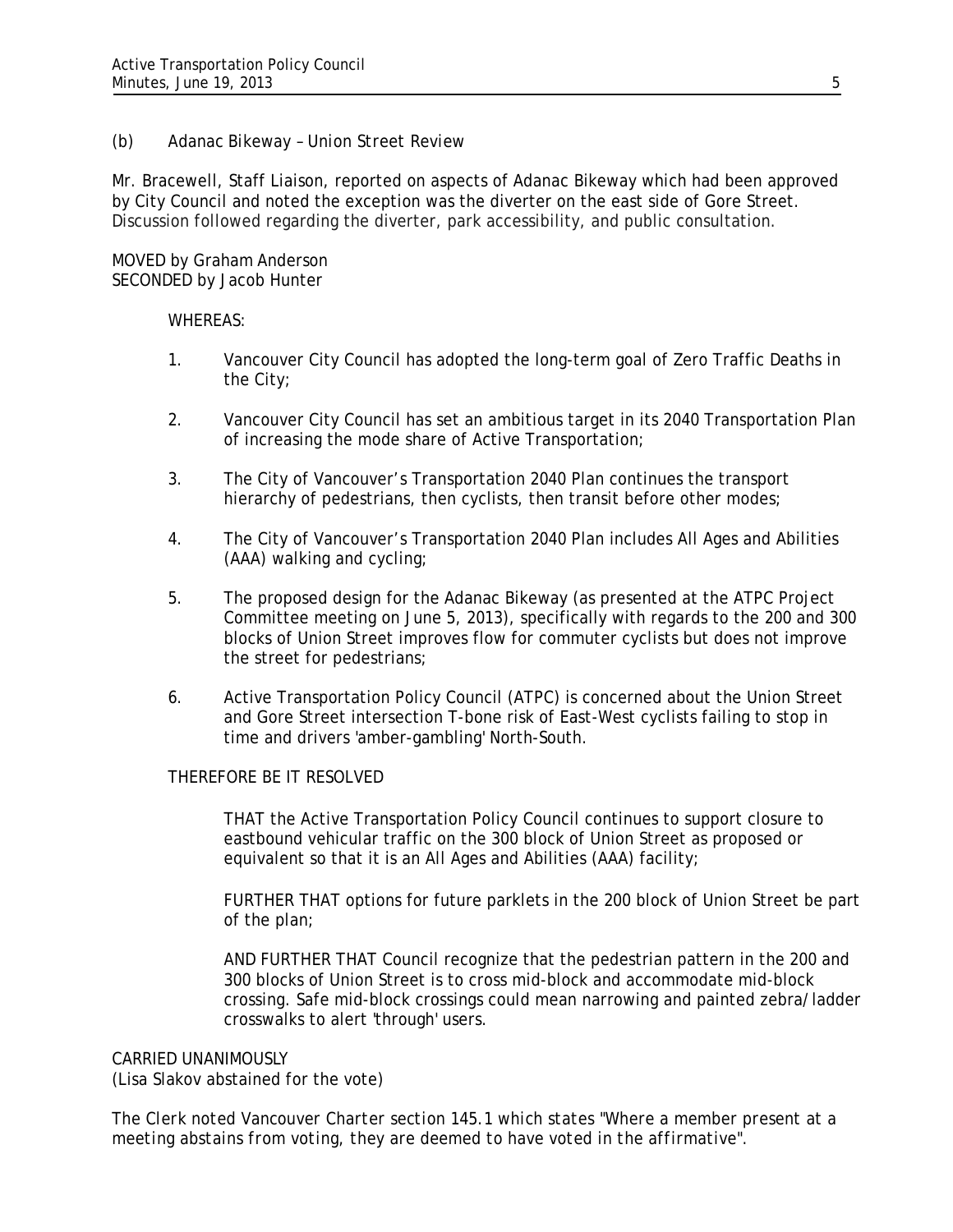# **4. Promotion and Partnership Subcommittee Update**

Joan Andersen reported on the May 8 and June 12, 2013, Subcommittee meetings and responded to questions regarding the City's framework for promotion. She also noted the Subcommittee will have a presentation at the next meeting. *(May 8, 2013 draft report distributed – on file).*

# **5. Transportation and Land Use**

Due to time constraints, the discussion regarding information exchange with the Planning Department on transportation and land use issues and upcoming development proposals, was postponed.

# **6. Skateboarding**

Due to time constraints, the discussion on how ATPC can support skateboarding as part of active transportation was postponed.

# **7. Councillor Liaison Report**

None

# **8. Park Board Report**

*(a) Stanley Park Causeway* 

The Chair advised of the ATPC Park Board Liaison's motion regarding the Stanley Park Causeway being considered at the next Park Board meeting.

## MOVED by Jacob Hunter SECONDED by Dean Alexander

THAT the Active Transportation Policy Council (ATPC) endorse the motion regarding the Stanley Park Causeway to be introduced by Commissioner Barnes at the Vancouver Park Board meeting on June 24, 2013, *(link to the motion available at:*  http://former.vancouver.ca/parks/board/2013/130624/CausewaySafetyMotion.pdf);

AND FURTHER THAT Jacob Hunter, Vice-Chair, speak on behalf of ATPC at the Vancouver Park Board meeting on June 24, 2013, regarding this matter.

## CARRIED UNANIMOUSLY

**9. School Board Liaison Report** 

None.